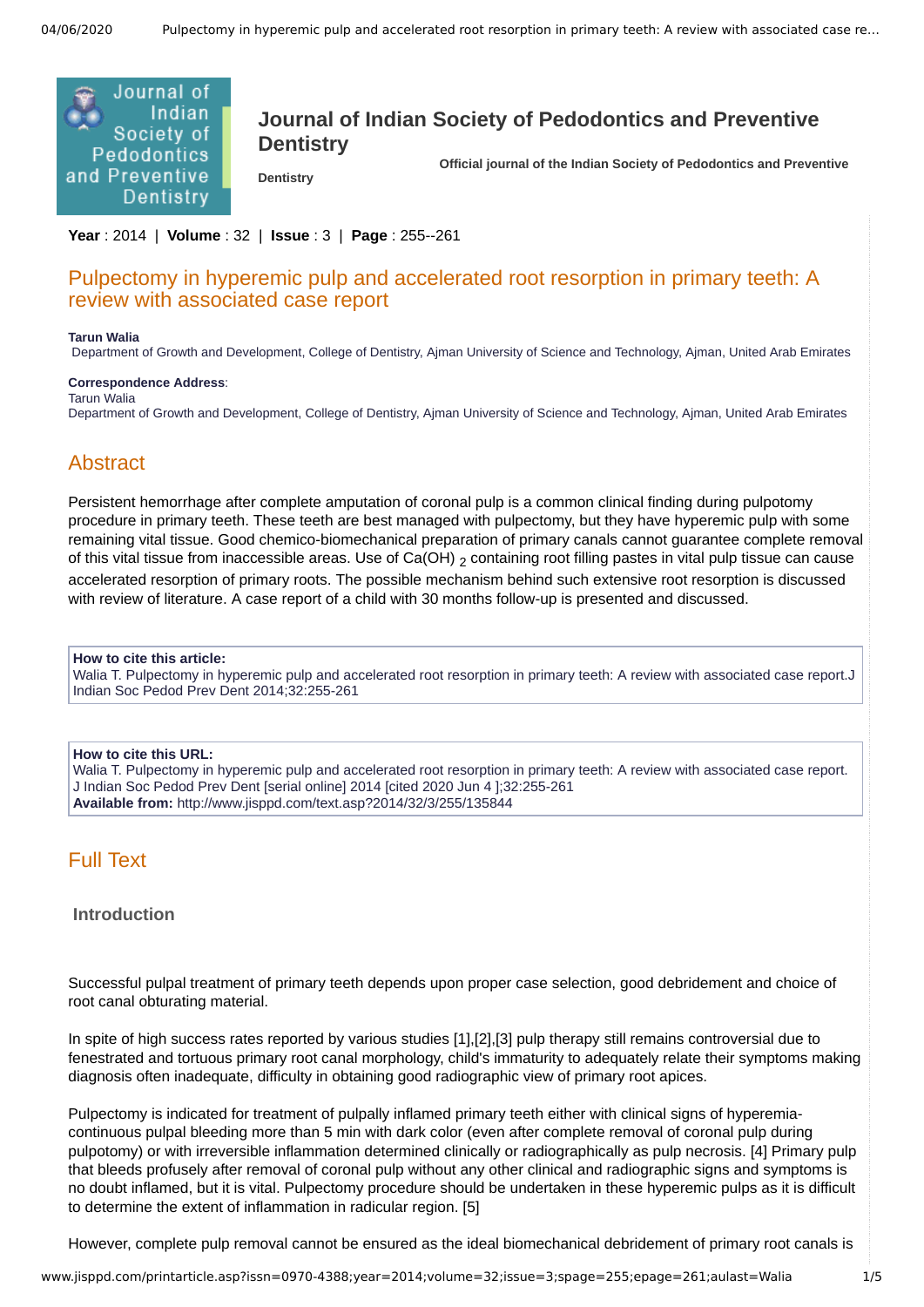04/06/2020 Pulpectomy in hyperemic pulp and accelerated root resorption in primary teeth: A review with associated case re...

hard to achieve leading to localization of pulpal tissue remnants in some of the inaccessible areas. [6] This can be of significance particularly in case of hyperemic pulp, where remaining vital tissue can lead to resorption of primary roots, especially if Ca(OH) 2 pastes are used.

There are conflicting studies on the rate of root resorption following pulpectomy. Studies conducted by Howley et al.[7] and Nurko et al.[8] on calcium hydroxide containing iodoform pastes (Metapex ®, Vitapex ®) found that resorption of extruded paste from periapical areas as well as the intracanal areas had no effect on the rate of primary root resorption. However, Peng et al.[9] and Moskovitz et al.[10] concluded that root resorption of primary molars is accelerated following pulpectomy with iodoform containing filling material, leading to their early shedding in comparison with homologous teeth without endodontic treatment.

It is worthwhile to evaluate if there is any relation between the pulp status at the start of treatment, type of root canal obturating material and the primary root resorption rate.

Majority of clinical studies conducted to evaluate the success of obturating material in pulpectomy have mentioned the selection method of necrotic teeth. However, none of these studies have separated and further subdivided selected teeth on the basis of signs of either hyperemia (vital pulp) or pulpal necrosis at the time of pulp treatment [Table 1]. [2], [11],[12],[13],[14],[15],[16],[17],[18],[19]

This case report with 30 months follow-up period highlights the effect of vital pulpectomy on accelerated root resorption along with intraradicular depletion of calcium hydroxide/iodoform paste (Diapex ® ).{Table 1}

### **Case Report**

A 3½-year-old female child reported to unit of pediatric dentistry, Department of Dentistry in NMCSPH, Dubai, United Arab Emirates with a chief complaint of multiple caries in the primary dentition. The medical history was not significant. There was a history of occasional pain in multiple carious primary molars, but the child couldn't localize the pain. Intraoral examination revealed deep multiple caries in all maxillary and mandibular primary molars except incisors. There was no mobility, sinus or tenderness; however, mobility and buccal gingival abscess was associated with tooth no. 54. Intraoral periapical radiographs could not be obtained because of lack of cooperation and X-ray facilities were not available in the operation. Orthopantogram [Figure 1] was taken that revealed pulpal involvement of all primary molars in both arches with associated root resorption in 54 only. Diagnosis of reversible pulpitis for all carious molars was made except 54 having chronic pulpitis (necrotic pulp).{Figure 1}

Taking into consideration the large amount of child's dental treatment needs and limited cooperation due to very young age of the child, it was planned to perform complete oral rehabilitation under general anesthesia in a single sitting. Initially, pulpotomy was tried for the teeth with reversible pulpitis, but there was profuse bleeding with no homeostasis after removal of coronal pulp; therefore, pulpectomy was performed followed by stainless steel crown.

#### Pulpectomy procedure

Isolation was carried with a rubber dam followed by caries removal and pulp extirpation. Canals were debrided using standard endodontic k-files or hedstrom files (up to at least size 30) along with thorough irrigation with 3% sodium hypochlorite and finally root canal obturation was done with Diapex ® paste using a maillefer lentulo spiral (Dentsply, Tulsa, Oklahoma).

Diapex ® (DiaDent Group International Inc. Burnaby, B.C Canada) is silicone oil based calcium hydroxide paste premixed with iodoform and is available in convenient prefilled syringes. It comprises of calcium hydroxide-30.3%, iodoform (purest grade)-40.4%, silicone oil (Medical Grade)-22.4% and inert 6.9%.

In some teeth, canals could not be dried completely before obturation as there was little amount of bleeding. Access opening was restored with ketac silver restoration (3M ESPE, St. Paul, Minn). Crown reduction was performed for placement of stainless steel crown (3M ESPE, St. Paul, Minn) and cemented by luting glass ionomer cement (Ketac Cem ® , 3M ESPE, St Paul, Minn). Primary maxillary right first molar was extracted.

#### One week follow-up

Recovery was uneventful, band and loop space maintainer was cemented by luting glass ionomer cement for 54. Orthopantmograph (OPG) [Figure 2] revealed extrusion of Diapex ® material into periapical areas in some of the pulpectomized teeth.{Figure 2}

#### Six months follow-up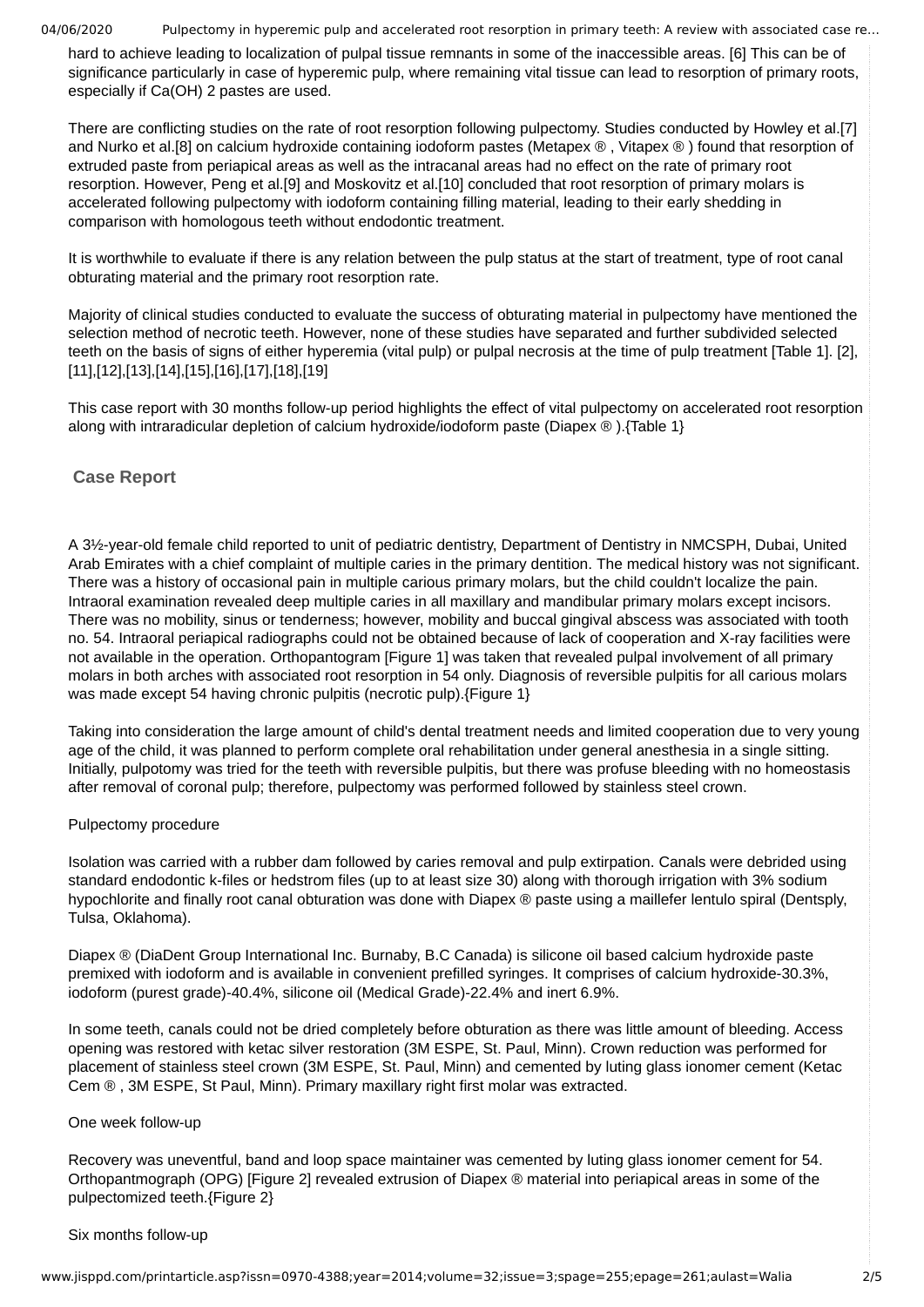04/06/2020 Pulpectomy in hyperemic pulp and accelerated root resorption in primary teeth: A review with associated case re...

Clinically, the child was asymptomatic with no new carious lesions. OPG [Figure 3] was taken that revealed the complete resorption of overfilled Diapex ® paste from the periapical areas.{Figure 3}

### Twelve months follow-up

There was Grade I mobility in the majority of treated teeth but without any pain or tenderness with all stainless steel crowns intact. OPG [Figure 4] showed resorption of part of Diapex paste from canals along with root resorption in teeth that were mobile, however, remaining treated teeth showed no mobility or resorption. There was no periapical radiolucent area. Child was advised to come back if there is any pain or swelling otherwise to come for 6 months follow-up. No active intervention for retreatment for teeth undergoing resorption was undertaken as parents were not interested with the child being asymptomatic. However, they were informed about the prognosis and asked to come for regular follow-ups.{Figure 4}

### Thirty months follow-up

The child didn't report for next 18 months as there were no complaints. After  $2\Box$  years follow-up, there was mobility in almost all teeth that were treated with pulpectomy, with some showing buccal gingival abscesses. There was space loss in 54 areas as space maintainer was lost around a year ago and parents were not interested in space regaining treatment. Moreover, both distal tooth (55) and mesial tooth (53) to space loss area were undergoing root resorption and any space regaining method would have not been possible. OPG [Figure 5] revealed complete root resorption in remaining primary first molars with early eruption of succedaneous teeth. Parents were informed about the situation, and it was decided to keep teeth with resorbed roots as such until they become symptomatic, thereby allowing them to act as natural space maintainer.{Figure 5}

### **Discussion**

Primary teeth which exhibit only deep colored, excessive hemorrhage that cannot be controlled within few minutes, might have extensive inflammation but pulp is hyperemic and vital. Total removal of the pulp tissue from the root canals of primary teeth cannot be achieved because of their complex and variable morphology. Factors such as an increased number of accessory, ribbon-like canals, foramina and porosity in pulpal floors of primary teeth makes complete canal debridement difficult leading to incomplete extirpation of pulp remnants. Thereby implying that in hyperemic pulp, vital pulp can remain in these inaccessible areas.

Ca(OH) 2 containing root filling pastes used in primary teeth with hyperemic pulp can come in contact with some vital pulp tissue remnants and can trigger the cascade of inflammatory root resorption. The coronal part of the pulp is usually necrotic, while the apical part of the pulp can remain vital for the resorptive process to initiate and progress. [12] The mechanism is similar to the one that is seen more commonly in pulpotomy with calcium hydroxide leading to internal root resorption. [20] Ravi and Subramanyam have stated that Ca(OH) 2 induces chronic inflammatory response that influences the macrophages to fuse and form odontoclasts. Second, there is always a natural predilection in primary pulp to form odontoclasts. [21]

In the present case, pulpectomy was performed on vital teeth with intact roots and hyperemic pulp (initially indicated for pulpotomy). As the child was treated under general anesthesia in a single sitting, canals were not ideally dry and had little oozing of blood in some teeth. By using calcium hydroxide containing root canal filling material (Diapex ®), the presence of a remaining blood clot between the paste and the wound surface can enhance the inflammatory root resorption process. [8] Ca(OH) 2 paste produces superficial layer of necrosis causing damage to predentine, which in turn can lead to exposure of dentine to odontoclasts. [21] On the contrary, in the case report by Nurko et al. [8] there was extra as well as intraradicluar resorption of vitapex paste, but without any concurrent root resorption. The teeth were involved by decay process and not necrotic as in our study. However, teeth were primary maxillary incisors in Nurko's case report where root canal morphology is less complex as compared to primary molars in the present child.

Majority of studies conducted with iodoform based Ca(OH) 2 obturating paste have shown its resorption from periapical areas in cases of overfilling [Table 2]. It has been reported that when vitapex is extruded outside into furcal or apical areas it can be either diffused away [22] or resorbed in part by macrophages within a short time of 1-2 weeks. [23] A clinical trial by Howley et al.[7] showed complete resorption of material from the canals with no signs and symptom clinically or radiographically. In fact intra-radicular resorption occurred before the physiologic root resorption of the treated teeth started.{Table 2}

In spite of no clinical or radiographical problems due to early intraradicular resorption of Ca(OH) 2 paste, it still may stop disinfection and become a hollow tube where the tissue fluid containing bacteria can fill the space in the unfilled or empty canals to induce re-infection. [24] This infection will shift the pH-value to acidic, dissolving root dentin and cementum initiating the resorptive process. This inflammation also causes transformation of nondifferentiated cells of connective pulpal tissue into giant multinuclear cells, which are responsible for the resorption process. [24]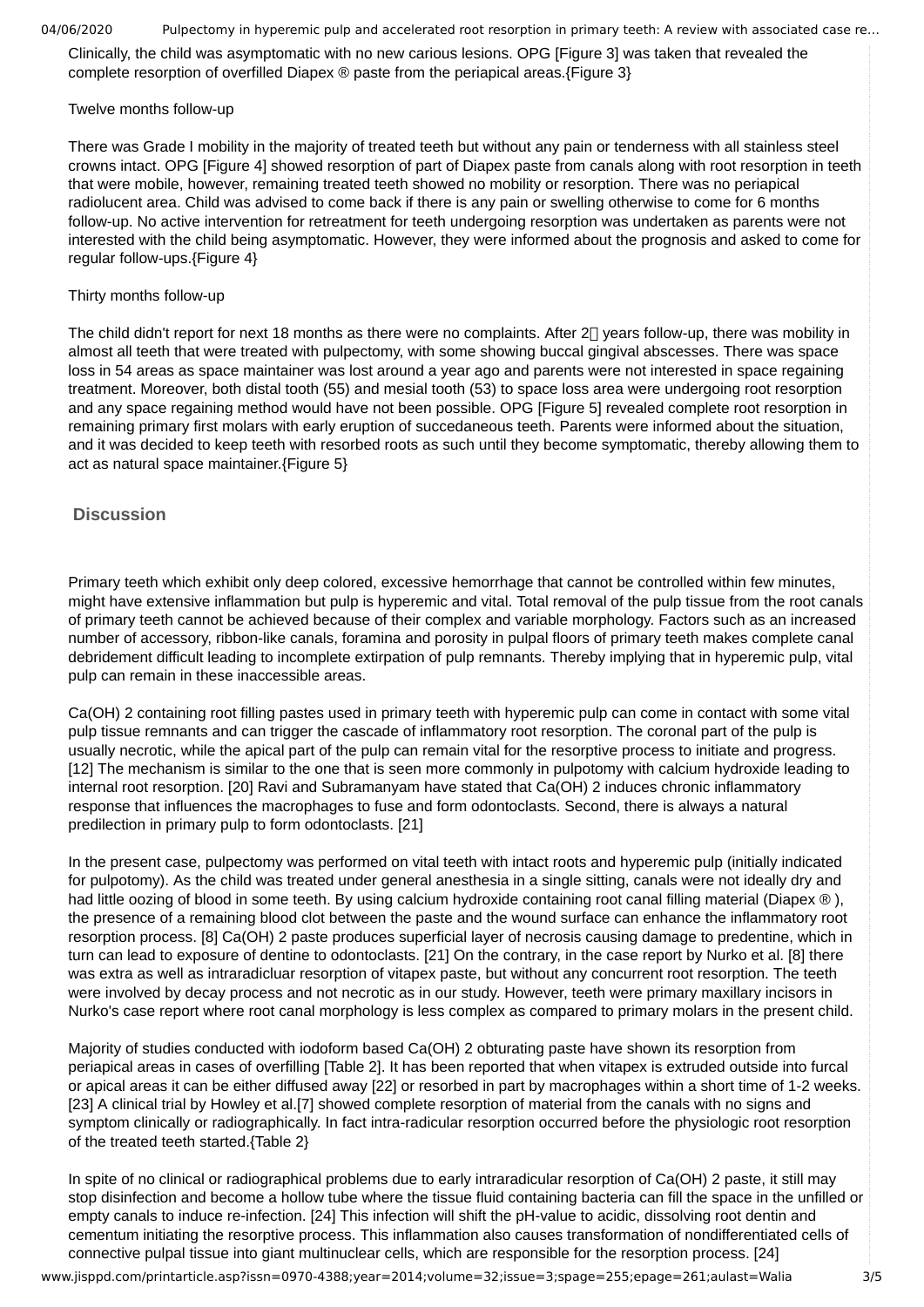It is also worthwhile to note that all clinical studies conducted on iodoform containing Ca(OH) 2 paste had two things in common - (1) sample size consisted of pulpally involved primary teeth with both hyperemic and necrotic pulp, (2) occurrence of intraradicular paste resorption except study conducted by Mortazavi and Mesbahi [13] who treated children in two visits, performed formocresol pulpotomy on the first visit and then preparation and obturation of the canals on the second. It is possible that foreign body giant cells may have been chemically fixed, thus losing their ability to resorb the vitapex paste in the root canals.

Primary teeth show less protection against root resorption when compared with permanent teeth. [25] Higher inflammation tendency of primary pulps can be attributed to higher vascularity of pulp. Factors such as reduced dentin thickness, greater permeability, lower hardness and strength of primary roots, further contributes to more rapid spread of infectious processes in the pulp tissues that can trigger an inflammatory process and root resorption. [26] Vieira-Andrade et al. [27] studied associated factors for root resoprtion in primary molars and found out that pulpectomy procedure posed the greatest risk, with these teeth having fivefold greater chance of having root resorption when compared to teeth undergone pulpotomy.

In our case, root resorption following pulpectomy occurred in almost all primary molars with permanent successors seem to be erupting early. There is contrasting literature regarding the effect of pulpal treatment in primary teeth on the rate of root resorption. Moskovitz et al.[10] compared the degree of root resorption in endodontically treated primary molars with that of homologous teeth without root canal treatment and concluded that there is accelerated root resorption in root canal treated teeth leading to early eruption of permanent successors. However, in another study conducted by van Amerongen et al. [28] showed no difference in the exfoliation time of primary teeth with or without pulpal treatment.

Since there is minimal microbial attack in hyperemic primary pulp, the use of intracanal medicaments containing Ca(OH) 2 and iodoform is not as necessary as for infected primary roots, which have much wider range of organisms present inside the canals. [29] These teeth can be more successfully managed with ZnOE pastes rather than iodoform containing Ca(OH) 2 pastes. There are lot of studies on clinical and radiographic comparative success rates of ZOE and Ca(OH) 2 paste obturating materials. Barcelos et al. [1] in their systematic review on comparing ZOE paste versus vitapex and sealapex pastes pulpectomies in primary teeth with irreversible pulpitis as regards to clinical and radiographic outcomes after 12 or more months concluded ZOE pulpectomies yielded similar outcomes as with vitapex and sealapex although there was no agreement with regards to filling materials resorption.

However in a comparative study [13] done on ZOE and vitapex of root canal treatment of necrotic primary teeth, vitapex was found to be significantly successful filling material and overfilled vitapex material resorbed more successfully without the loss of root filling itself. Ozalp et al. [2] concluded that both ZOE and vitapex were 100% successful, but in vitapex group, six teeth needed retreatment because of complete resorption of the extruded material. Another clinical study by Trairatvorakul and Chunlasikiwan [11] on success of pulpectomy with ZOE versus vitapex in infected primary molars reported both materials yielded similar results after 12 months. However, Subramaniam et al. trial [17] showed more success rate (both clinically and radiographically) for metapex when compared to endoflas and ZOE after 18 months when used as primary root canal filling materials.

## **Conclusion**

The state of pulp before the treatment and type of obturating paste can be a factor in the accelerated root resorption in primary teeth undergoing pulectomy. Clinical trials need to be conducted comparing primary teeth pulpectomy in hyperemic and necrotic pulp (separately) and its effect of on root resorption. Longer follow-up is also recommended to study the effect of iodoform containing Ca(OH) 2 based root filling materials in primary teeth with vital pulp.

# References

- 1 Barcelos R, Santos MP, Primo LG, Luiz RR, Maia LC. ZOE paste pulpectomies outcome in primary teeth: A systematic review. J Clin Pediatr Dent 2011;35:241-8.
- 2 Ozalp N, Saroðlu I, Sönmez H. Evaluation of various root canal filling materials in primary molar pulpectomies: An *in vivo* study. Am J Dent 2005;18:347-50.
- 3 Nadin G, Goel BR, Yeung CA, Glenny AM. Pulp treatment for extensive decay in primary teeth. Cochrane Database Syst Rev 2003;CD003220.
- 4 Rood HD, Waterhouse PJ, Fuks AB, Fayle SA, Moffat MA. UK clinical guidelines in pediatric dentistry: Pulp therapy for primary molars. Int J Pediatr Dent 1997;7:267-8.
- 5 Bawazir OA, Salama FS. Pulpectomy technique for primary teeth. Pak Oral Dent J 2003;23:157-60.
- 6 Rifkin A. A simple, effective, safe technique for the root canal treatment of abscessed primary teeth. ASDC J Dent Child 1980;47:435-41.
- 7 Howley B, Seale NS, McWhorter AG, Kerins C, Boozer KB, Lindsey D. Pulpotomy versus pulpectomy for carious

www.jisppd.com/printarticle.asp?issn=0970-4388;year=2014;volume=32;issue=3;spage=255;epage=261;aulast=Walia 4/5